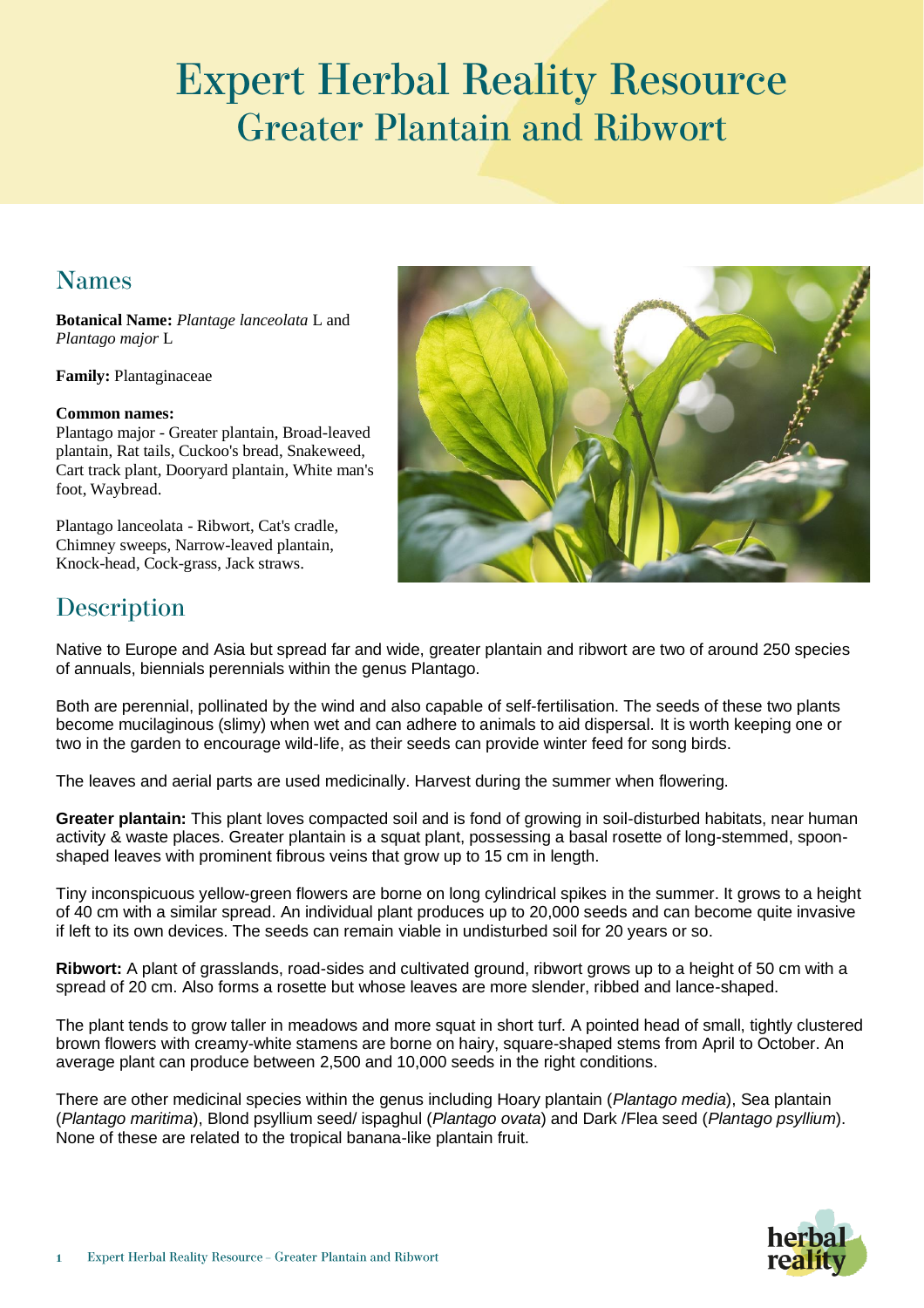#### **Constituents**

- **Iridoid glycosides** including aucubin, catalpol
- **Flavonoids** including apigenin, luteolin, hispidulin, baicalein, scutallarein and plantaginin
- **Polysaccharides** mucilage
- **Phenolic acid derivatives**
- **Tannins**
- **Saponins**
- **Alkaloids** Indicain and plantagonin
- **Vitamins and minerals** including zinc and silica, the latter more so in ribwort

### **Traditional use**

Documentation of the use of greater plantain in wound healing goes back to Dioscorides.

Medicinal plantains, including greater plantain and ribwort continue to be used in many parts of the world today for a wide range in indications.

Despite greater plantain being an introduced species to North America, it was adopted as an effective wound healer by Native Americans, who called it White man's footprint, referring to the wide leaves and spread of the plant wherever Europeans went.

Whilst both species are used for tissue healing, greater plantain has been used extensively to swiftly stop bleeding from external injury.

Ribwort and greater plantain have a tradition of interchangeable uses in a variety of conditions including toothache, earache, oral ulcers, gum disease, tonsillitis and internally for lung infections and inflammation.



Traditionally used within the digestive tract for internal bleeding, ulceration and haemorrhoids and within the urinary tract for urinary retention, blood in the urine and bladder or kidney pain.

Both species were valued for prevention of festering wounds, splinters and boils when used as drawing agents.

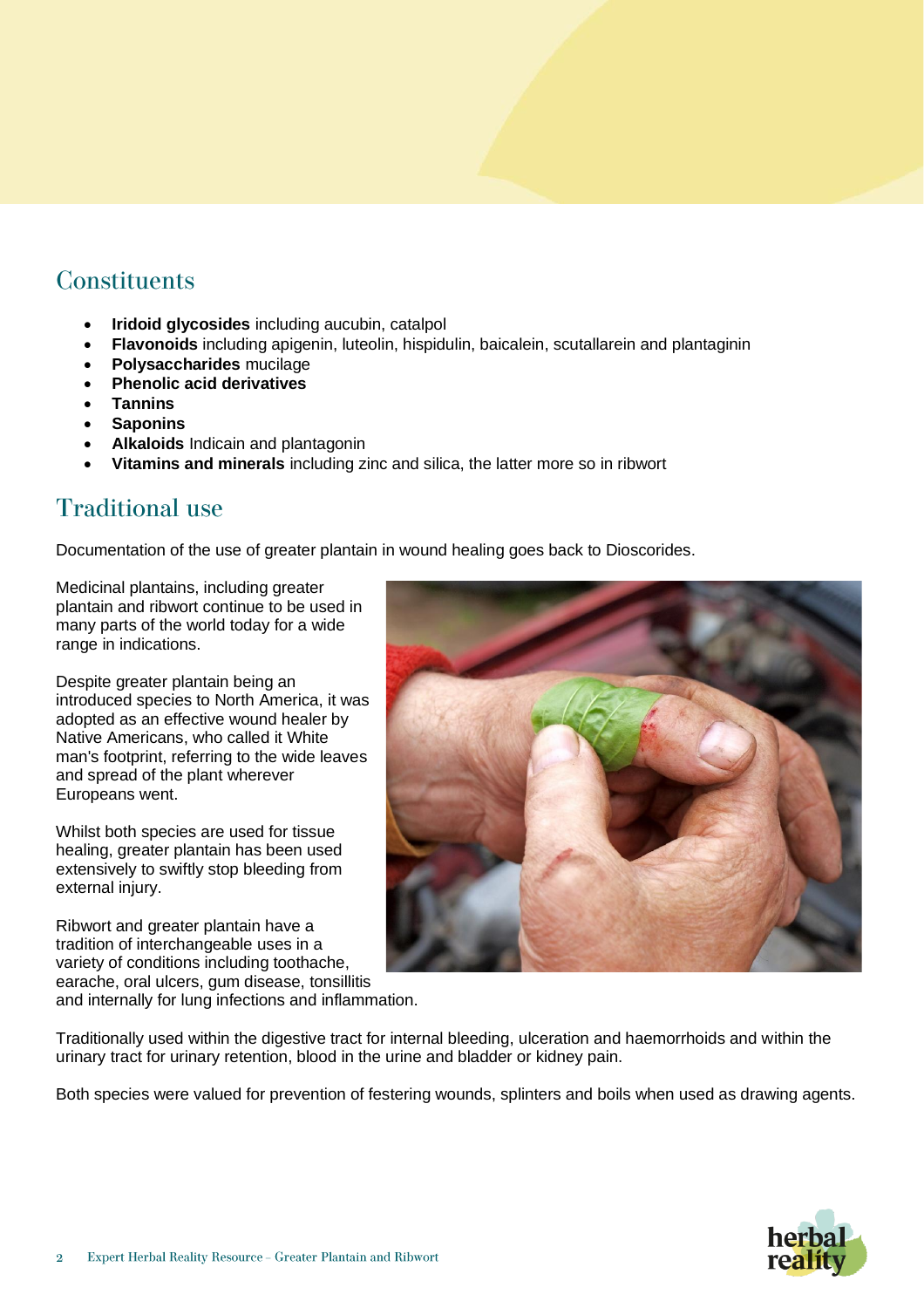# **Traditional actions**

Western herbal actions are

- Anti-inflammatory
- **Antioxidant**
- Mucous membrane tonic
- Demulcent and emollient
- **Antimicrobial**
- Antipruritic (anti-itch)
- Anti-catarrhal
- **Expectorant**
- **Vulnerary**

# What practitioners say

**Skin:** Greater plantain is usually preferred for topical use, although both species can be used. Often applied on the form of salves for wounds, bruises, ulcers, shingles and dry, inflamed skin conditions such as eczema and psoriasis.

The soothing effects mean it can also be useful when added to topical preparations containing strong essential oils to help moderate any potential irritant effect, such as with a strong sinus rub.

The chopped and soaked leaves or the fresh juice can be used as a speedy remedy for healing wounds. It is sometimes combined with yarrow in staunching bleeding.

**Respiratory:** Ribwort is useful in coughs, sore throats, respiratory infections and for strengthening the integrity of the mucous membranes of the lungs, providing anti-inflammatory and antimicrobial effects. It is best used for coughs and colds taken as a hot infusion with a bit of honey. It can also be combined with yarrow and elderflower in such cases.

**Digestive and urinary systems:** The mucilage and tannin and content within both plants can go some way to explaining why they are often used for chronic or acute irritation of the mucous membrane linings of the digestive and urinary tracts.

### Evidence

Antioxidant, anti-inflammatory, antiviral and cytotoxic effects have been noted in Ribwort using a variety of assays, including enhancement of lymphocyte production, secretion of interferon-gamma, inhibitory activity on proliferation of lymphoma and certain carcinomas and viruses at lower dose extracts (1,2).

Extracts of both greater plantain and ribwort have revealed the antioxidant properties remain on storing, with greater plantain revealing an increase in antioxidant activity after storage for 6 months (3).



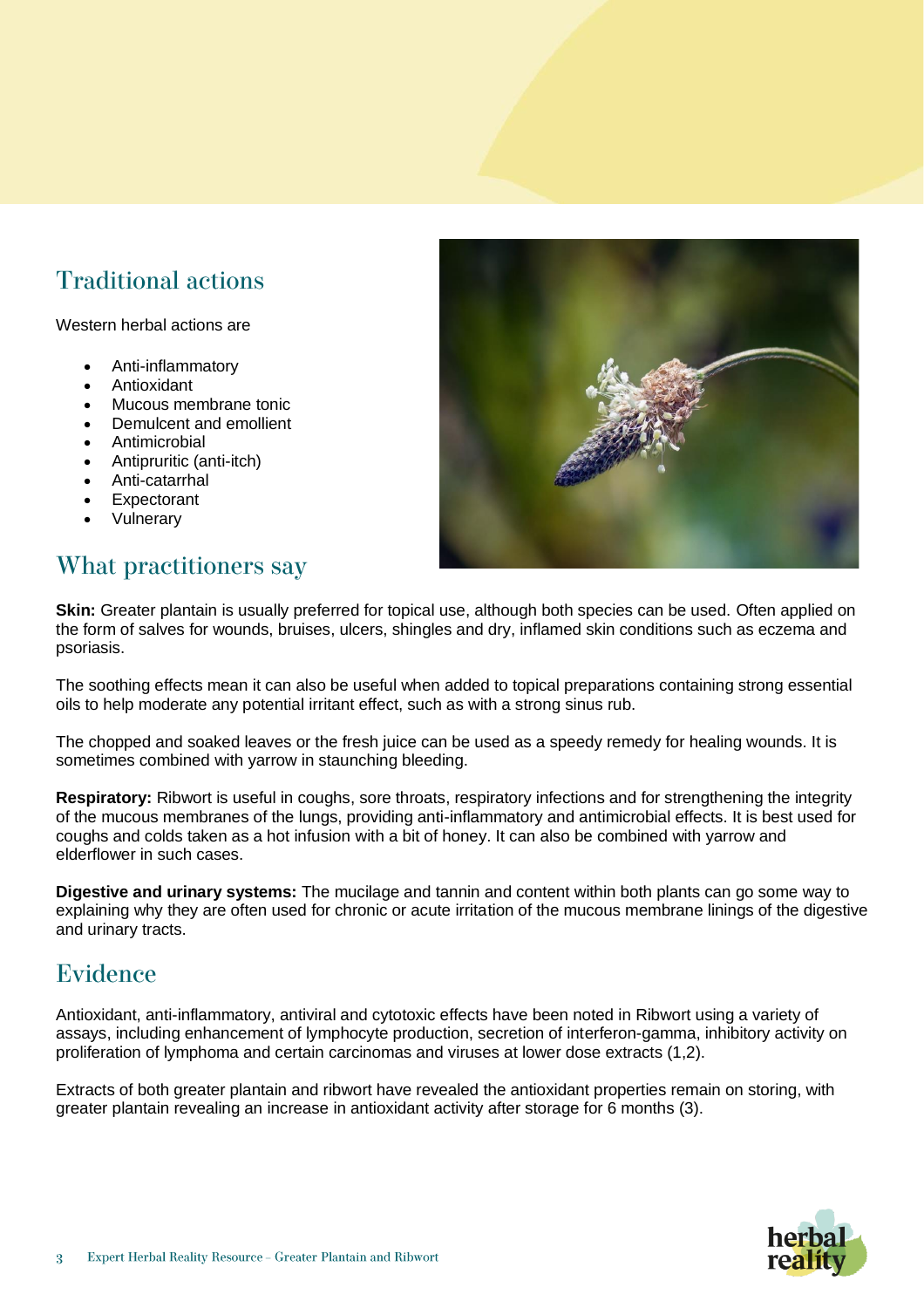One randomised triple blinded 14 day clinical trial on 130 patients was carried out on the use of greater plantain in the treatment of pressure ulcers. The findings indicated a significant difference in resolution of the wound damage between the test and control groups at 96% and 73% respectively (4).

A randomised open-label controlled trial on the use of a hydroalcoholic extract (10% topical gel) of greater plantain on diabetic foot ulcers and pressure ulcers resulted in the acceleration of diabetic foot ulcer healing both in reduction of erythema and wound size (5).

The effects of rectal suppositories of greater plantain on postpartum



haemorrhage were looked at in a recent randomised triple blinded clinical trial. The work demonstrated a statistically significant difference between with the group given dill (*anethum graveolens*) and the control group compared to those given the greater plantain-containing suppositories, showing this method of administration can help reduce postpartum haemorrhage (6).

# **Safety**

Greater plantain and ribwort are considered to be very safe remedies, including during pregnancy and lactation and for use in children.

No known contraindications unless sensitive to either of these two species.

### Dosage

#### **Internal use:**

3-5g dried herb one to three times daily 2 heaped teaspoons to a cupful boiling water as infusion. Three times daily 3-8 ml per day 1:3 tincture Fresh juice 5 – 15 ml three times daily

Or topically as required in the form of a salve, poultice, wash, plaster etc.

### Parts used

The leaves and aerial parts are used medicinally. Harvest during the summer when flowering.